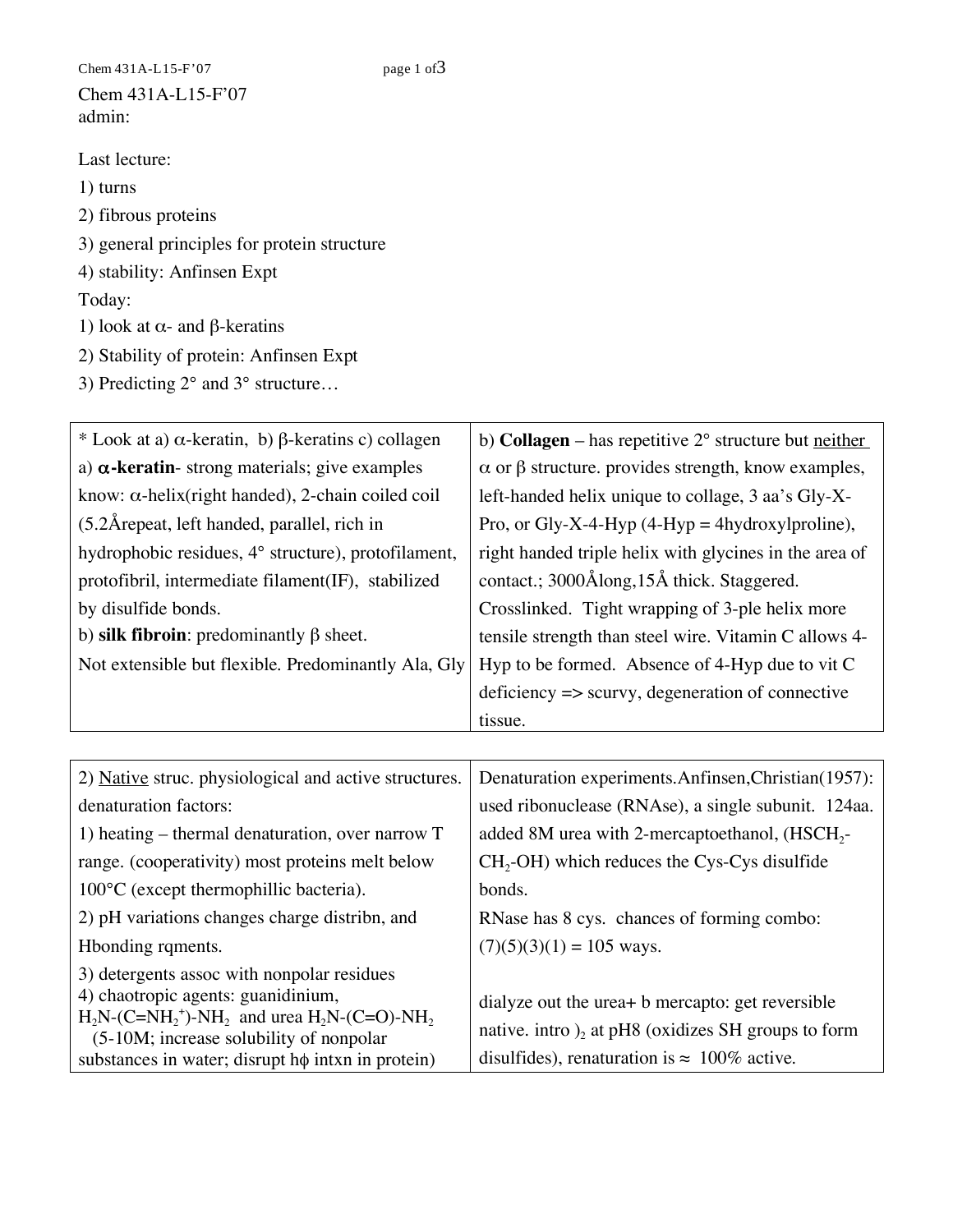But if RNase is reoxidized in 8M urea, then 1% activity after removal of 8M urea. What if we introduce a trace of mercaptoethanol? 100% activity reversibly obtained. indicates that proteins can fold spontaneously into its native confomation under physiological conditions.  $\Rightarrow$  proteins 1° struc dictates its 3° struc.

For RNAse, 105 possibilities. So only 1/105 of total is active. So if RNase is reoxidized in 8M urea, then 1% activity after removal of 8M urea.

What if we introduce a trace of mercaptoethanol? 100% activity reversibly obtained. indicates that proteins can fold spontaneously into its native confomation under physiological conditions. => proteins 1° struc dictates its 3° struc.



what happens if you remove mce first? What  $%$  of the renatured enzymes will be active?

| Reversible thermal denaturation expt: shows that                                 | $\Delta H$ : works for folding bec. It is usually – due<br>b) |
|----------------------------------------------------------------------------------|---------------------------------------------------------------|
| native state is most stable. Suggests                                            | to more favorable:                                            |
| thermodynamics of folding:                                                       | i) charge charge intxn. Between $+$ and $-$                   |
| Thermo factors:                                                                  | charge side chain groups.                                     |
| a) conformational entropy: works against                                         | Eg, Lys - Glu salt bridge.                                    |
| folding into the native state.                                                   | ii) Internal H bonds. eg Ser, Thr:                            |
| Recall: $\Delta G = \Delta H - T \Delta S$ . since $\Delta S < 0$ for the single | iii) VdWaals intxn bet uncharged groups.                      |
| folded state vs the more random random coil state,                               | c) favorable entropy change due to burying                    |
| it makes $a +$ contribution which goes against                                   | Hphobic groups within molec.                                  |
| spontaneity                                                                      | Further stabilization by use of disulfide bonds.              |
|                                                                                  | Note: it is found that thermodynamically, proteins            |
|                                                                                  | are still just marginally stable under physiological          |
|                                                                                  | conditions. (only.4kJ/mol aa needed to denature).             |